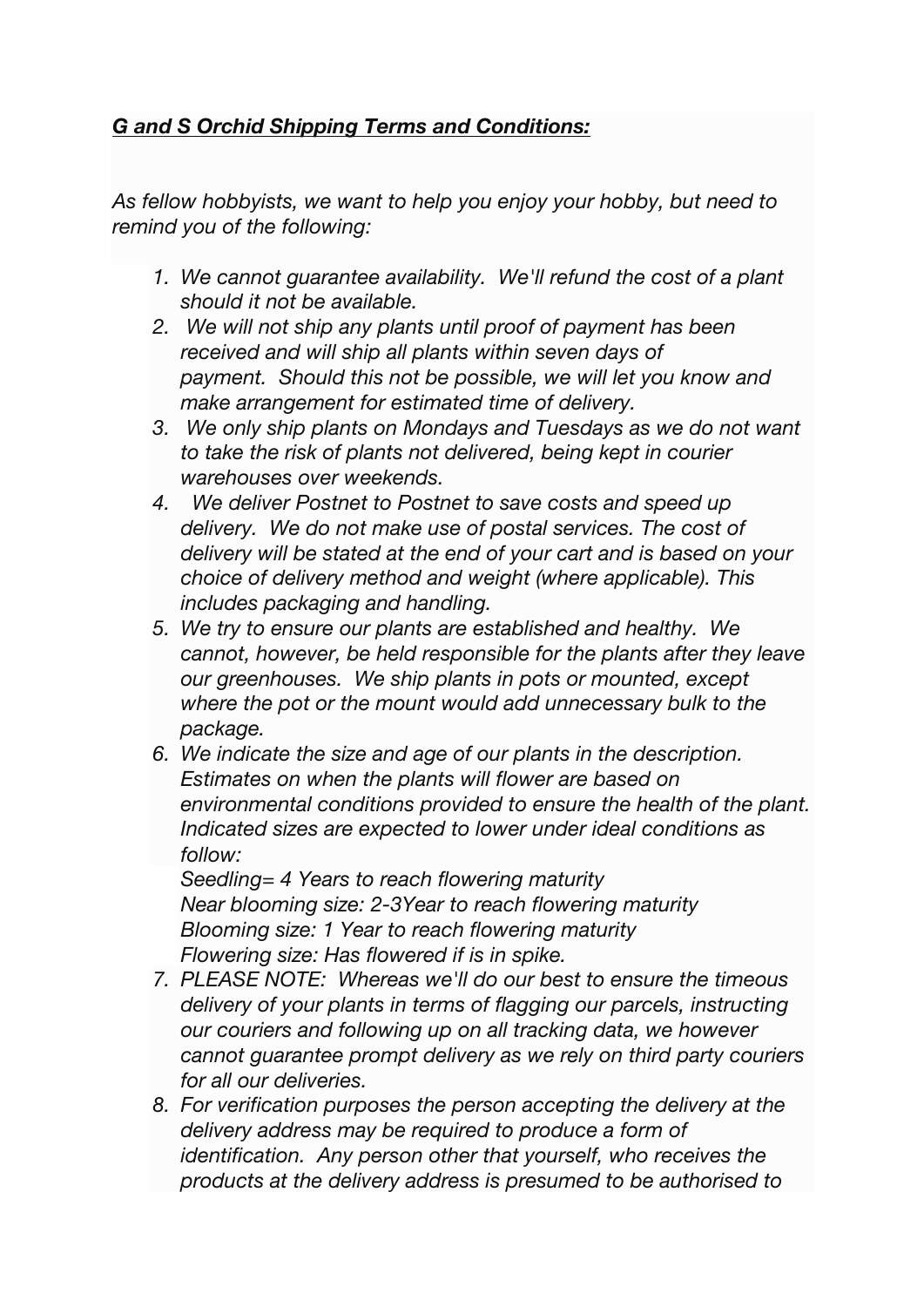*accept the delivery on your behalf. The store will attempt to contact you to make new arrangements for delivery or collection. We reserve the right to charge an additional delivery fee should same be required. Please ensure that you or your authorised representatives are available to accept your purchase at the delivery address.*

- *9. We have outsourced all delivery arrangements and accordingly, we cannot, to the extent permitted by law, be liable for any damage suffered or loss incurred by reason of any acts or omissions of the courier, its directors, employees, sub-contractors, agents, representatives and/or affiliates. Also note, that due to the nature of plants being perishable products, we will not accept any responsibility for the condition of plants, should the shipment not be opened, aired or kept in optimum temperatures after delivery has been accepted. Please ensure that you or your authorised representative open the shipment and keep the plants away from intense heat or severe cold while still in the container.*
- *10. We can arrange for insurance for the plants at an additional cost.*
- *11. We do not have a minimum order value.*

# TERMS OF SERVICE

-----

# **OVERVIEW**

This website is operated by G and S Orchid. Throughout the site, the terms "we", "us" and "our" refer to G and S Orchid. G and S Orchid offers this website, including all information, tools and services available from this site to you, the user, conditioned upon your acceptance of all terms, conditions, policies and notices stated here.

By visiting our site and/ or purchasing something from us, you engage in our "Service" and agree to be bound by the following terms and conditions ("Terms of Service", "Terms"), including those additional terms and conditions and policies referenced herein and/or available by hyperlink. These Terms of Service apply to all users of the site, including without limitation users who are browsers, vendors, customers, merchants, and/ or contributors of content.

Please read these Terms of Service carefully before accessing or using our website. By accessing or using any part of the site, you agree to be bound by these Terms of Service. If you do not agree to all the terms and conditions of this agreement, then you may not access the website or use any services. If these Terms of Service are considered an offer, acceptance is expressly limited to these Terms of Service.

Any new features or tools which are added to the current store shall also be subject to the Terms of Service. You can review the most current version of the Terms of Service at any time on this page. We reserve the right to update, change or replace any part of these Terms of Service by posting updates and/or changes to our website. It is your responsibility to check this page periodically for changes. Your continued use of or access to the website following the posting of any changes constitutes acceptance of those changes.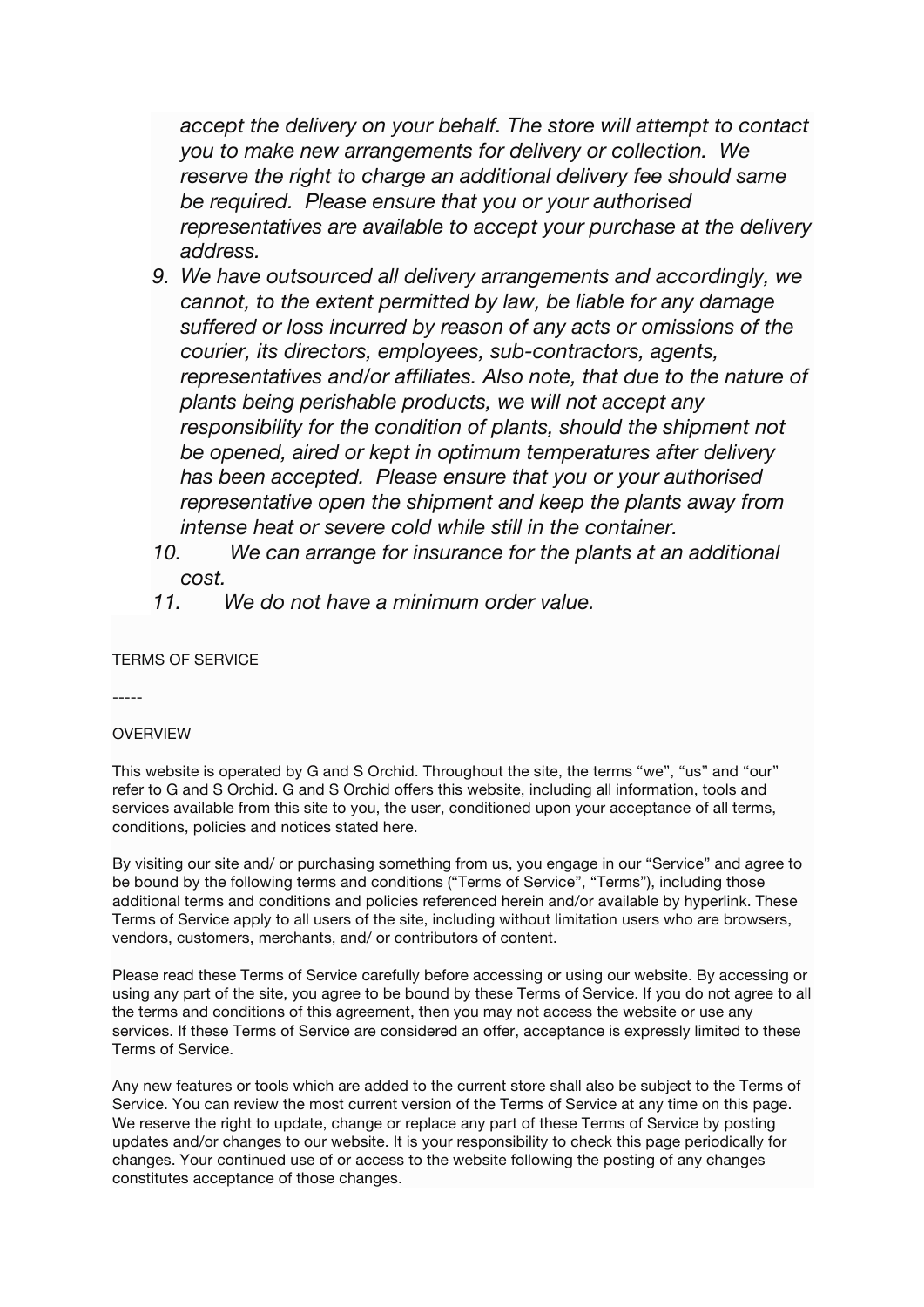Our store is hosted on WIX Inc. They provide us with the online e-commerce platform that allows us to sell our products and services to you.

#### SECTION 1 - ONLINE STORE TERMS

By agreeing to these Terms of Service, you represent that you are at least the age of majority in your province of residence and you have given us your consent to allow any of your minor dependents to use this site.

You may not use our products for any illegal or unauthorized purpose nor may you, in the use of the Service, violate any laws in your jurisdiction (including but not limited to copyright laws).

You must not transmit any worms or viruses or any code of a destructive nature.

A breach or violation of any of the Terms will result in an immediate termination of your Services.

# SECTION 2 - GENERAL CONDITIONS

We reserve the right to refuse service to anyone for any reason at any time.

You understand that your content (not including credit card information), may be transferred unencrypted and involve (a) transmissions over various networks; and (b) changes to conform and adapt to technical requirements of connecting networks or devices. Credit card information is always encrypted during transfer over networks.

You agree not to reproduce, duplicate, copy, sell, resell or exploit any portion of the Service, use of the Service, or access to the Service or any contact on the website through which the service is provided, without express written permission by us.

The headings used in this agreement are included for convenience only and will not limit or otherwise affect these Terms.

#### SECTION 3 - ACCURACY, COMPLETENESS AND TIMELINESS OF INFORMATION

We are not responsible if information made available on this site is not accurate, complete or current. The material on this site is provided for general information only and should not be relied upon or used as the sole basis for making decisions without consulting primary, more accurate, more complete or more timely sources of information. Any reliance on the material on this site is at your own risk.

This site may contain certain historical information. Historical information, necessarily, is not current and is provided for your reference only. We reserve the right to modify the contents of this site at any time, but we have no obligation to update any information on our site. You agree that it is your responsibility to monitor changes to our site.

#### SECTION 4 - MODIFICATIONS TO THE SERVICE AND PRICES

Prices for our products are subject to change without notice.

We reserve the right at any time to modify or discontinue the Service (or any part or content thereof) without notice at any time.

We shall not be liable to you or to any third-party for any modification, price change, suspension or discontinuance of the Service.

#### SECTION 5 - PRODUCTS OR SERVICES

Certain products may be available exclusively online through the website. These products may have limited quantities and are subject to return or exchange only on a case by case basis.

We have made every effort to display as accurately as possible the colors and images of our products that appear at the store. We cannot guarantee that your computer monitor's display of any color will be accurate.

We reserve the right, but are not obligated, to limit the sales of our products to any person, geographic region or jurisdiction. We may exercise this right on a case-by-case basis. We reserve the right to limit the quantities of any products or services that we offer. All descriptions of products or product pricing are subject to change at anytime without notice, at the sole discretion of us. We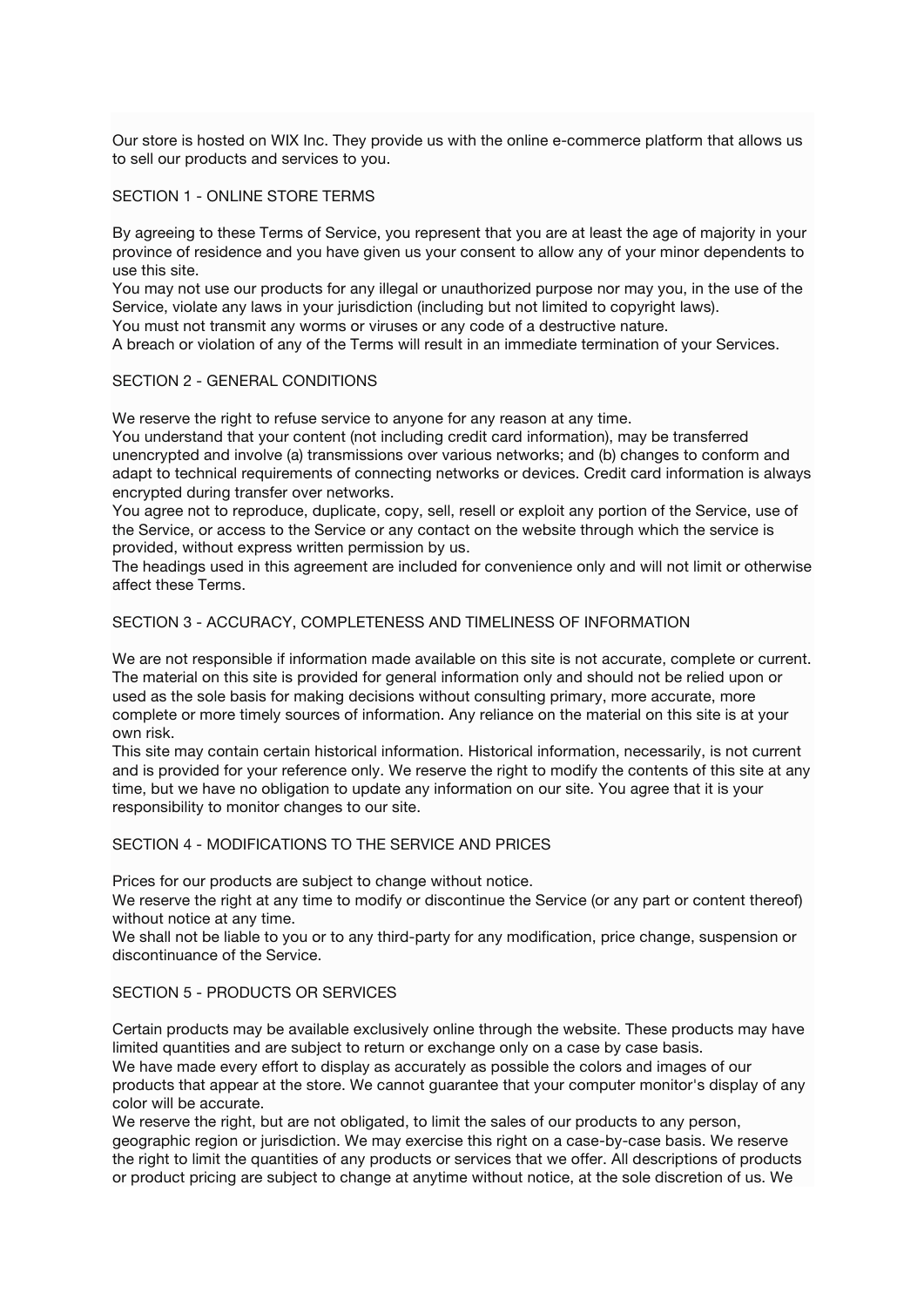reserve the right to discontinue any product at any time. Any offer for any product or service made on this site is void where prohibited.

We do not warrant that the quality of any products, services, information, or other material purchased or obtained by you will meet your expectations, or that any errors in the Service will be corrected.

## SECTION 6 - ACCURACY OF BILLING AND ACCOUNT INFORMATION

We reserve the right to refuse any order you place with us. We may, in our sole discretion, limit or cancel quantities purchased per person, per household or per order. These restrictions may include orders placed by or under the same customer account, the same credit card, and/or orders that use the same billing and/or shipping address. In the event that we make a change to or cancel an order, we may attempt to notify you by contacting the e-mail and/or billing address/phone number provided at the time the order was made. We reserve the right to limit or prohibit orders that, in our sole judgment, appear to be placed by dealers, resellers or distributors.

You agree to provide current, complete and accurate purchase and account information for all purchases made at our store. You agree to promptly update your account and other information, including your email address and credit card numbers and expiration dates, so that we can complete your transactions and contact you as needed.

For more detail, please review our Returns Policy.

#### SECTION 7 - OPTIONAL TOOLS

We may provide you with access to third-party tools over which we neither monitor nor have any control nor input.

You acknowledge and agree that we provide access to such tools "as is" and "as available" without any warranties, representations or conditions of any kind and without any endorsement. We shall have no liability whatsoever arising from or relating to your use of optional third-party tools. Any use by you of optional tools offered through the site is entirely at your own risk and discretion and you should ensure that you are familiar with and approve of the terms on which tools are provided by the relevant third-party provider(s).

We may also, in the future, offer new services and/or features through the website (including, the release of new tools and resources). Such new features and/or services shall also be subject to these Terms of Service.

### SECTION 8 - THIRD-PARTY LINKS

Certain content, products and services available via our Service may include materials from thirdparties.

Third-party links on this site may direct you to third-party websites that are not affiliated with us. We are not responsible for examining or evaluating the content or accuracy and we do not warrant and will not have any liability or responsibility for any third-party materials or websites, or for any other materials, products, or services of third-parties.

We are not liable for any harm or damages related to the purchase or use of goods, services, resources, content, or any other transactions made in connection with any third-party websites. Please review carefully the third-party's policies and practices and make sure you understand them before you engage in any transaction. Complaints, claims, concerns, or questions regarding thirdparty products should be directed to the third-party.

#### SECTION 9 - USER COMMENTS, FEEDBACK AND OTHER SUBMISSIONS

If, at our request, you send certain specific submissions (for example contest entries) or without a request from us you send creative ideas, suggestions, proposals, plans, or other materials, whether online, by email, by postal mail, or otherwise (collectively, 'comments'), you agree that we may, at any time, without restriction, edit, copy, publish, distribute, translate and otherwise use in any medium any comments that you forward to us. We are and shall be under no obligation (1) to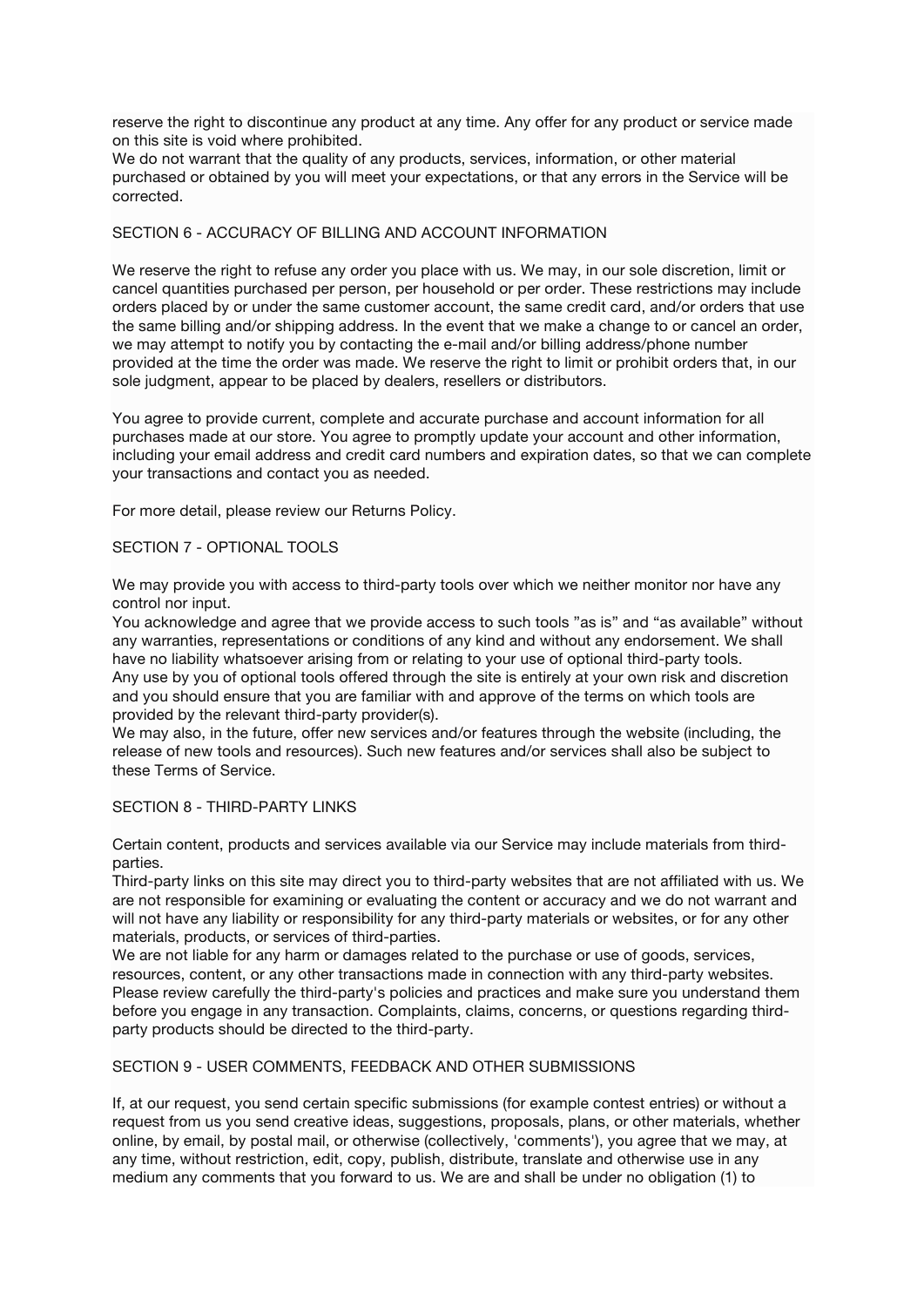maintain any comments in confidence; (2) to pay compensation for any comments; or (3) to respond to any comments.

We may, but have no obligation to, monitor, edit or remove content that we determine in our sole discretion are unlawful, offensive, threatening, libelous, defamatory, pornographic, obscene or otherwise objectionable or violates any party's intellectual property or these Terms of Service. You agree that your comments will not violate any right of any third-party, including copyright, trademark, privacy, personality or other personal or proprietary right. You further agree that your comments will not contain libelous or otherwise unlawful, abusive or obscene material, or contain any computer virus or other malware that could in any way affect the operation of the Service or any related website. You may not use a false e-mail address, pretend to be someone other than yourself, or otherwise mislead us or third-parties as to the origin of any comments. You are solely responsible for any comments you make and their accuracy. We take no responsibility and assume no liability for any comments posted by you or any third-party.

#### SECTION 10 - PERSONAL INFORMATION

Your submission of personal information through the store is governed by our Privacy Policy. To view our Privacy Policy.

#### SECTION 11 - ERRORS, INACCURACIES AND OMISSIONS

Occasionally there may be information on our site or in the Service that contains typographical errors, inaccuracies or omissions that may relate to product descriptions, pricing, promotions, offers, product shipping charges, transit times and availability. We reserve the right to correct any errors, inaccuracies or omissions, and to change or update information or cancel orders if any information in the Service or on any related website is inaccurate at any time without prior notice (including after you have submitted your order).

We undertake no obligation to update, amend or clarify information in the Service or on any related website, including without limitation, pricing information, except as required by law. No specified update or refresh date applied in the Service or on any related website, should be taken to indicate that all information in the Service or on any related website has been modified or updated.

#### SECTION 12 - PROHIBITED USES

In addition to other prohibitions as set forth in the Terms of Service, you are prohibited from using the site or its content: (a) for any unlawful purpose; (b) to solicit others to perform or participate in any unlawful acts; (c) to violate any international, federal, provincial or state regulations, rules, laws, or local ordinances; (d) to infringe upon or violate our intellectual property rights or the intellectual property rights of others; (e) to harass, abuse, insult, harm, defame, slander, disparage, intimidate, or discriminate based on gender, sexual orientation, religion, ethnicity, race, age, national origin, or disability; (f) to submit false or misleading information; (g) to upload or transmit viruses or any other type of malicious code that will or may be used in any way that will affect the functionality or operation of the Service or of any related website, other websites, or the Internet; (h) to collect or track the personal information of others; (i) to spam, phish, pharm, pretext, spider, crawl, or scrape; (j) for any obscene or immoral purpose; or (k) to interfere with or circumvent the security features of the Service or any related website, other websites, or the Internet. We reserve the right to terminate your use of the Service or any related website for violating any of the prohibited uses.

#### SECTION 13 - DISCLAIMER OF WARRANTIES; LIMITATION OF LIABILITY

We do not quarantee, represent or warrant that your use of our service will be uninterrupted, timely, secure or error-free.

We do not warrant that the results that may be obtained from the use of the service will be accurate or reliable.

You agree that from time to time we may remove the service for indefinite periods of time or cancel the service at any time, without notice to you.

You expressly agree that your use of, or inability to use, the service is at your sole risk. The service and all products and services delivered to you through the service are (except as expressly stated by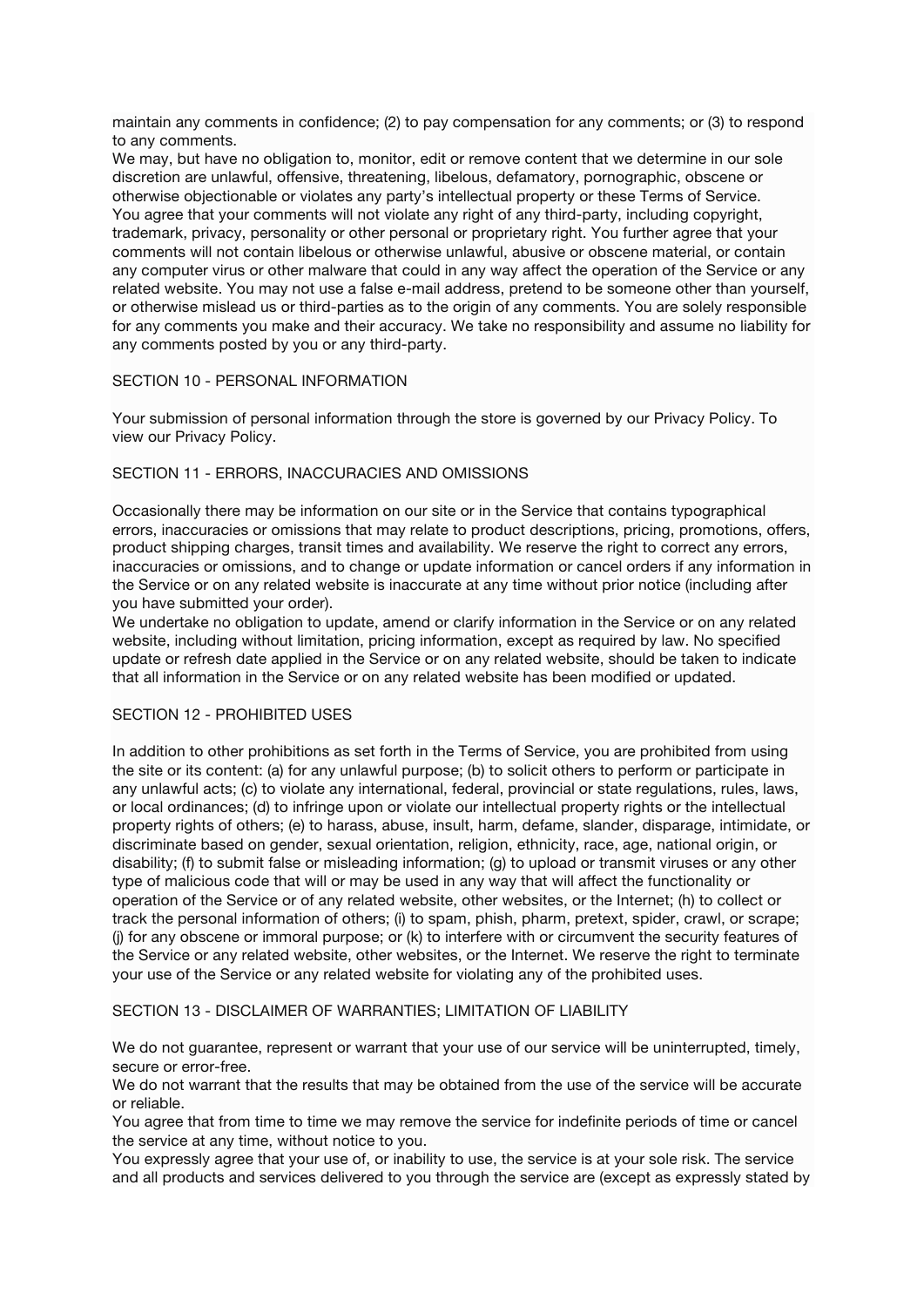us) provided 'as is' and 'as available' for your use, without any representation, warranties or conditions of any kind, either express or implied, including all implied warranties or conditions of merchantability, merchantable quality, fitness for a particular purpose, durability, title, and noninfringement.

In no case shall G and S Orchids, our directors, officers, employees, affiliates, agents, contractors, interns, suppliers, service providers or licensors be liable for any injury, loss, claim, or any direct, indirect, incidental, punitive, special, or consequential damages of any kind, including, without limitation lost profits, lost revenue, lost savings, loss of data, replacement costs, or any similar damages, whether based in contract, tort (including negligence), strict liability or otherwise, arising from your use of any of the service or any products procured using the service, or for any other claim related in any way to your use of the service or any product, including, but not limited to, any errors or omissions in any content, or any loss or damage of any kind incurred as a result of the use of the service or any content (or product) posted, transmitted, or otherwise made available via the service, even if advised of their possibility. Because some states or jurisdictions do not allow the exclusion or the limitation of liability for consequential or incidental damages, in such states or jurisdictions, our liability shall be limited to the maximum extent permitted by law.

#### SECTION 14 - INDEMNIFICATION

You agree to indemnify, defend and hold harmless G and S Orchids and our parent, subsidiaries, affiliates, partners, officers, directors, agents, contractors, licensors, service providers, subcontractors, suppliers, interns and employees, harmless from any claim or demand, including reasonable attorneys' fees, made by any third-party due to or arising out of your breach of these Terms of Service or the documents they incorporate by reference, or your violation of any law or the rights of a third-party.

# SECTION 15 - SEVERABILITY

In the event that any provision of these Terms of Service is determined to be unlawful, void or unenforceable, such provision shall nonetheless be enforceable to the fullest extent permitted by applicable law, and the unenforceable portion shall be deemed to be severed from these Terms of Service, such determination shall not affect the validity and enforceability of any other remaining provisions.

#### SECTION 16 - TERMINATION

The obligations and liabilities of the parties incurred prior to the termination date shall survive the termination of this agreement for all purposes.

These Terms of Service are effective unless and until terminated by either you or us. You may terminate these Terms of Service at any time by notifying us that you no longer wish to use our Services, or when you cease using our site.

If in our sole judgment you fail, or we suspect that you have failed, to comply with any term or provision of these Terms of Service, we also may terminate this agreement at any time without notice and you will remain liable for all amounts due up to and including the date of termination; and/or accordingly may deny you access to our Services (or any part thereof).

#### SECTION 17 - ENTIRE AGREEMENT

The failure of us to exercise or enforce any right or provision of these Terms of Service shall not constitute a waiver of such right or provision.

These Terms of Service and any policies or operating rules posted by us on this site or in respect to The Service constitutes the entire agreement and understanding between you and us and govern your use of the Service, superseding any prior or contemporaneous agreements, communications and proposals, whether oral or written, between you and us (including, but not limited to, any prior versions of the Terms of Service).

Any ambiguities in the interpretation of these Terms of Service shall not be construed against the drafting party.